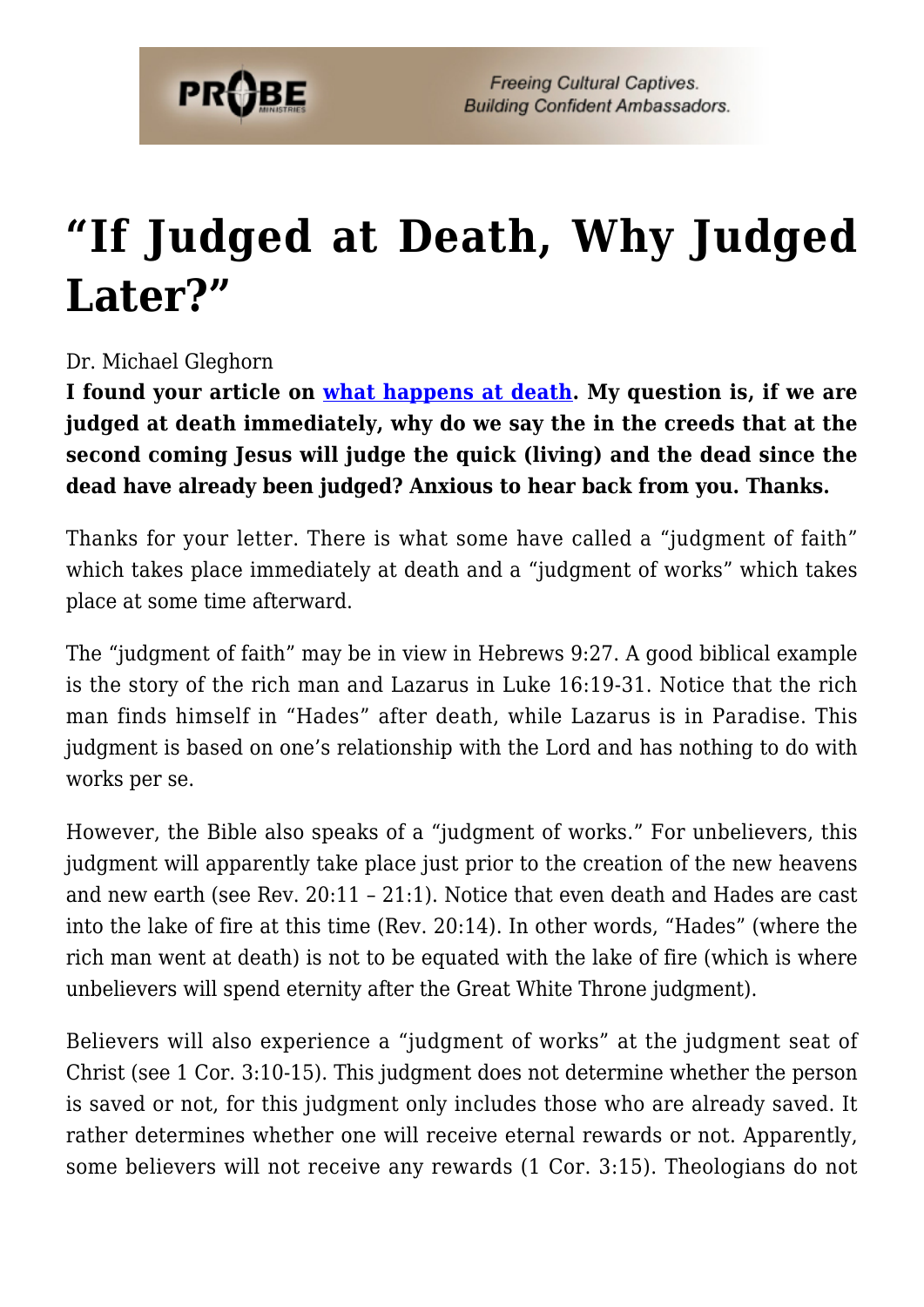

agree on precisely when this judgment will take place. But most believe that it follows the initial "judgment of faith" at some later time. It certainly occurs before the creation of the new heavens and new earth (where resurrected believers will spend eternity in joyful fellowship with God and one another).

Hope this helps clear up some of the confusion.

Shalom,

Michael Gleghorn

© 2008 Probe Ministries

## **[Romantic Hyperbole: A Humorous](https://probe.org/romantic-hyperbole-a-humorous-look-at-honesty-in-love/) [Look at Honesty in Love](https://probe.org/romantic-hyperbole-a-humorous-look-at-honesty-in-love/)**

Rusty Wright It seemed like a good idea at the time.

It would be a great way to express my enduring affection for my wife. I would find seven romantic birthday cards and give one to Meg each day for a week, starting on her birthday. It would continue a sweet tradition begun before we married.

Each card would have a simple picture that would tenderly convey our feelings for one another. Inside would be an endearing slogan or affirmation to which I would add a personal expression of my love for her.

I didn't foresee that Day Three would bring an ethical dilemma.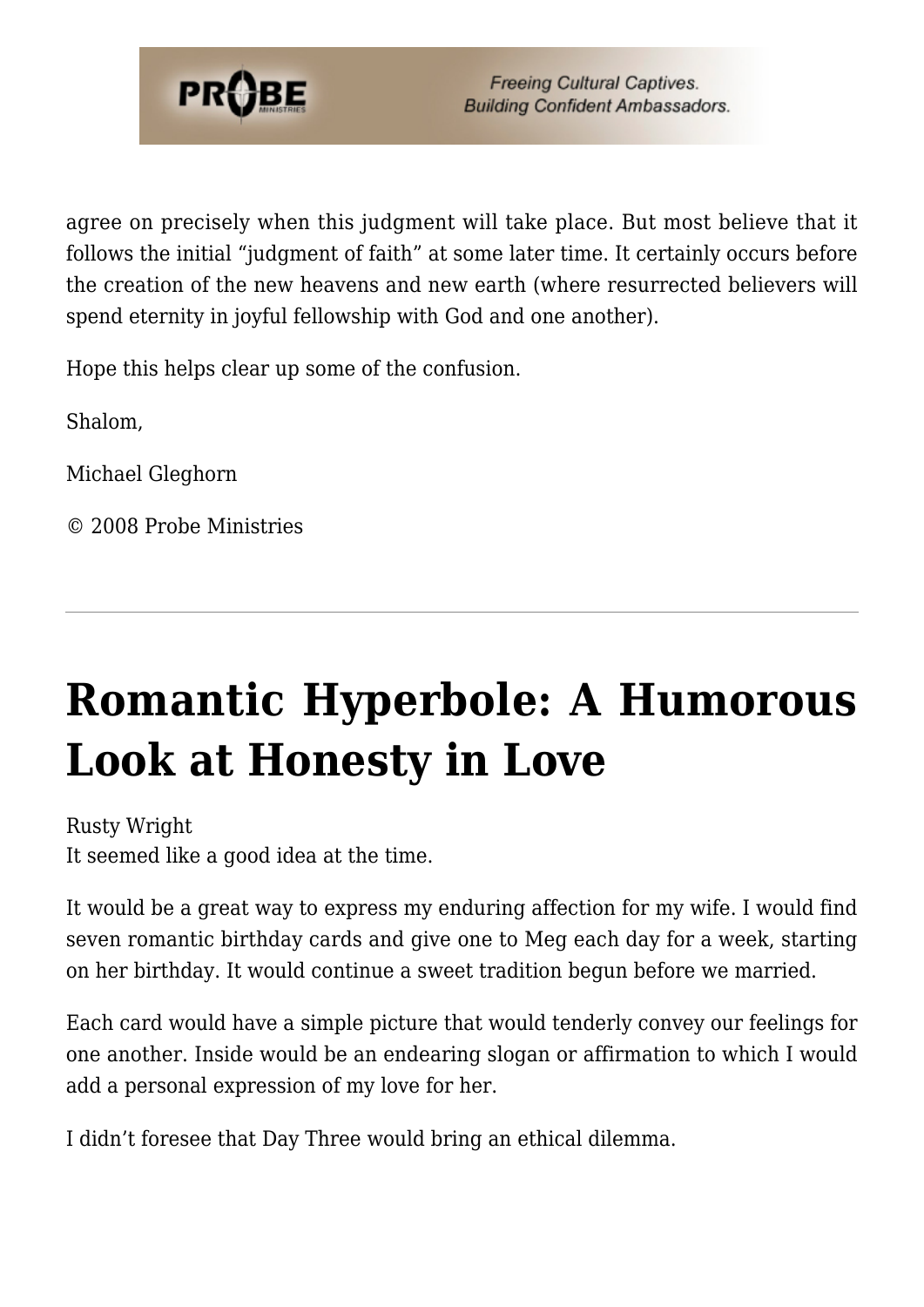

I carefully selected the cards and arranged them in an appropriate sequence. Day One showed a cute puppy with a pink rose. Inside: "You're the one I love."

Day Two featured a picture of a little boy and girl in a meadow with their arms over each other's shoulders. The slogan: "Happy Birthday to my favorite playmate."

Day Three depicted a beautiful tropical sunset: bluish pink sky, vast ocean, silhouetted palm trees. You could almost feel the balmy breeze. Inside: "Paradise is anywhere with you", to which I added personal mention of places holding special memories for us: an island vacation spot, a North Carolina hotel, our home.

I completed the remaining cards, dated the envelopes, and planned to bestow one card each morning of her birth week. Then reality happened.

You see, I had agreed to go camping with her for Days One and Two. Camping is something Meg thrives on—outdoor living, clean air, hiking, camp fires. It's in her blood. Camping is something I did in Boy Scouts—dust, mosquitoes, noisy campers, smelly latrines. It ranks just below root canals on my list of favorites.

We camped at a state park only fifteen minutes from our home. On her birthday morning, she liked the fluffy puppy. Day Two, the cute kids made her smile. So far, so good.

Meanwhile, I was tolerating camping, doing my best to keep my attitude positive. The food was OK; the bugs were scarce. After two days, I was ready to go home as planned. Meg wanted to stay an extra day. We each got our wish.

Once home and alone, I pulled out Meg's card for "Day Three," the one with the tropical sunset and the "paradise is anywhere with you" slogan.

Should I give her the card? I had chosen to leave the campground. "But," I reasoned with myself, "the slogan was true lots of the time."